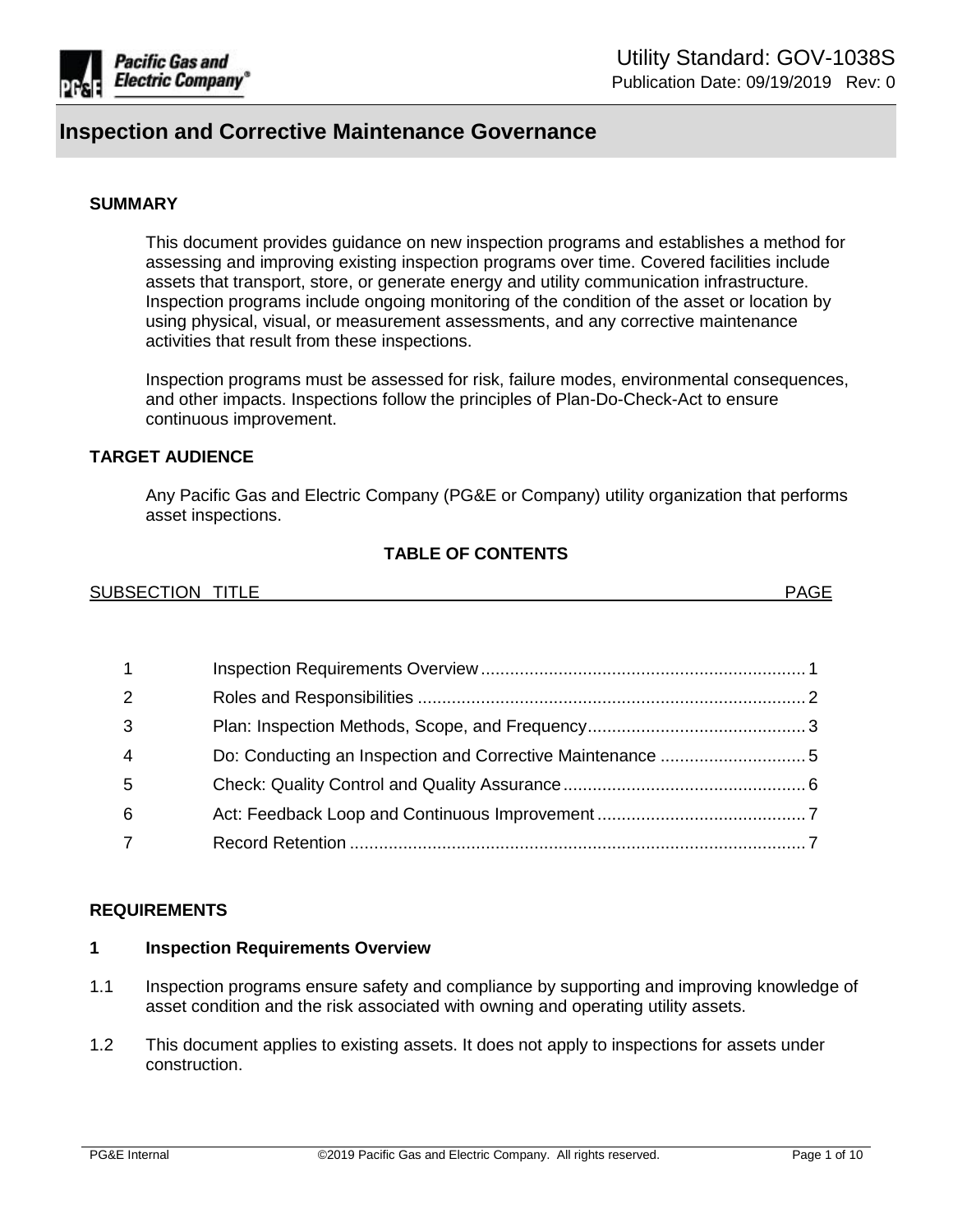

- 1.3 New inspection programs must be established in compliance with this standard.
	- 1. IF the requirements of this standard cannot be met on a new program,

THEN new inspection programs must use Form GOV-1038S-F01, "Inspection Process Self-Assessment," and Form GOV-1038S-F02, "Inspection Process Action Plan," to establish an action plan.

- 1.4 Asset condition is assessed, monitored, and maintained by using the following structure:
	- 1. Plan: Determining and documenting the technical basis for inspection method, scope, and frequency.
	- 2. Do: Executing the inspection and correcting deficiencies found by the inspection, and maintaining traceable, verifiable records.
	- 3. Check: Validating inspection results, confirming corrective work is to standard, and providing feedback to the inspection and asset management programs.
	- 4. Act: Reviewing program results and adjusting plan and execution based on the findings.
- 1.5 Form GOV-1038S-F01 must be used to assess existing inspection programs and identify gaps. The Risk and Compliance Committee reviews and approves GOV-1038S-F01 and any gaps identified.
	- 1. High-priority gaps require an action plan per Form GOV-1038S-F02 to ensure expedient compliance with this standard. Progress and the adequacy of completion is monitored by the Risk and Compliance Committee.
	- 2. Medium- and low-priority gaps are addressed as the technical basis document is developed and implemented.

#### <span id="page-1-0"></span>**2 Roles and Responsibilities**

- 2.1 The asset family owner is responsible for managing the risk associated with the asset family as follows:
	- 1. Facilitating the creation of the inspection program technical basis document and its approval.
	- 2. Assessing inspection results and incorporating these into asset management plans.
- 2.2 The inspection process owner is responsible for managing the inspection process by ensuring the following:
	- 1. A documented process governs inspections end to end.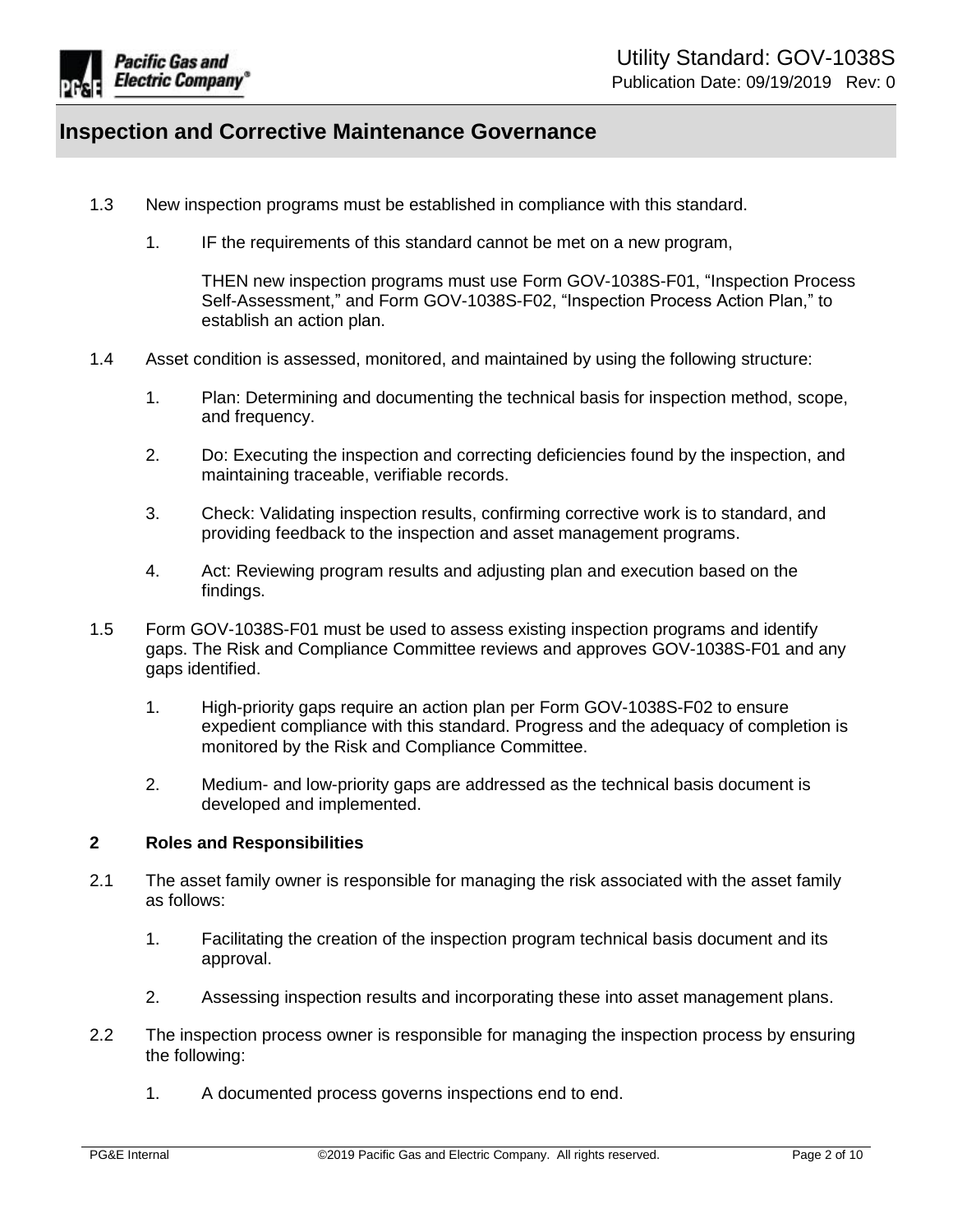

#### 2.2 (continued)

- 2. The program meets minimum risk objectives, regulatory requirements, and Company commitments.
- 3. There is adequate funding and staffing of qualified personnel to execute the program.
- 4. Inspections are documented and traceable to the asset.
- 5. Corrective maintenance or replacement actions flow completely and accurately in to the maintenance process.
- 2.3 The maintenance process owner is responsible for managing the corrective maintenance or replacement work identified by the inspection process and ensuring the following:
	- 1. There are standards and timelines for corrective maintenance and replacement work.
	- 2. There is adequate funding and staffing of qualified personnel to execute the corrective maintenance or replacement work.
	- 3. Corrective maintenance or replacement work is documented and traceable to the asset inspection record.

#### <span id="page-2-0"></span>**3 Plan: Inspection Methods, Scope, and Frequency**

- 3.1 Inspection methods should be able to detect anticipated or potential failure modes and detect equipment degradation before failure.
- 3.2 Inspection methods should consider the consequence of a failure, including location or environment-driven consequences.
- 3.3 A technical basis document must be established for the asset.
	- 1. The technical basis document must include the following:
		- Asset inventory, location, environment, and attributes
		- Identification of assets that cannot be inspected for anticipated or potential failure modes and determination of their replacement or renewal frequency
		- The consequences of a failure on asset safety and reliability, including an understanding of single-point failures and potential failures by failure modes and effects analysis (FMEA) or equivalent techniques
		- Risk assessment to identify consequence of failure, including expected and worst-case scenarios
		- The consequences of a failure in the environment where the asset is located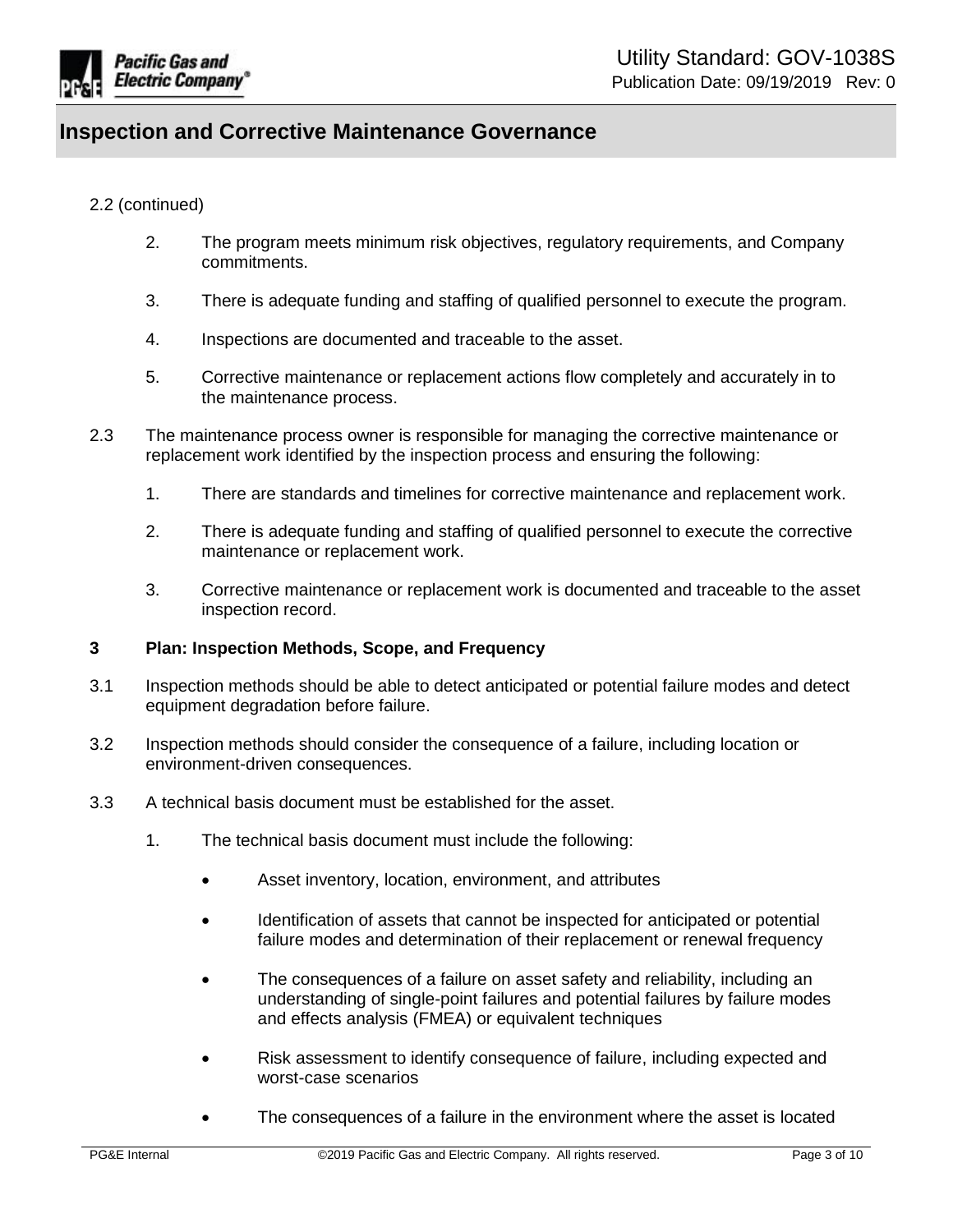

#### 3.3 (continued)

- Regulatory requirements and Company commitments
- Manufacturer inspection and maintenance recommendations
- Inspection methods for the asset and for the asset's environment where applicable
- Inspection frequency
- **Benchmarking asset performance targets**
- Level of quality assurance (QA) and quality control (QC)
- Identify equipment required for inspection and ensure the equipment is appropriate for the inspection
- The training, skill, and knowledge needed to conduct inspections and consistently identify asset deficiencies
- Objective inspection criteria at a component level, including physical measurements for acceptance criteria
- If as-found photographs are required
- The criteria to trigger further vetting with subject matter experts (SMEs) is necessary
- The need for special inspections of high-consequence failure modes or sites
- Corrective maintenance scope and timeframe for repair or replacement
- 2. A knowledgeable independent party must review the technical basis document as part of the approval of the technical basis document. The independent party can be external or internal.
- 3. A management of change process must be used when changing the technical basis document.
- 4. A process for how to follow record retention requirements for technical basis documents must be determined.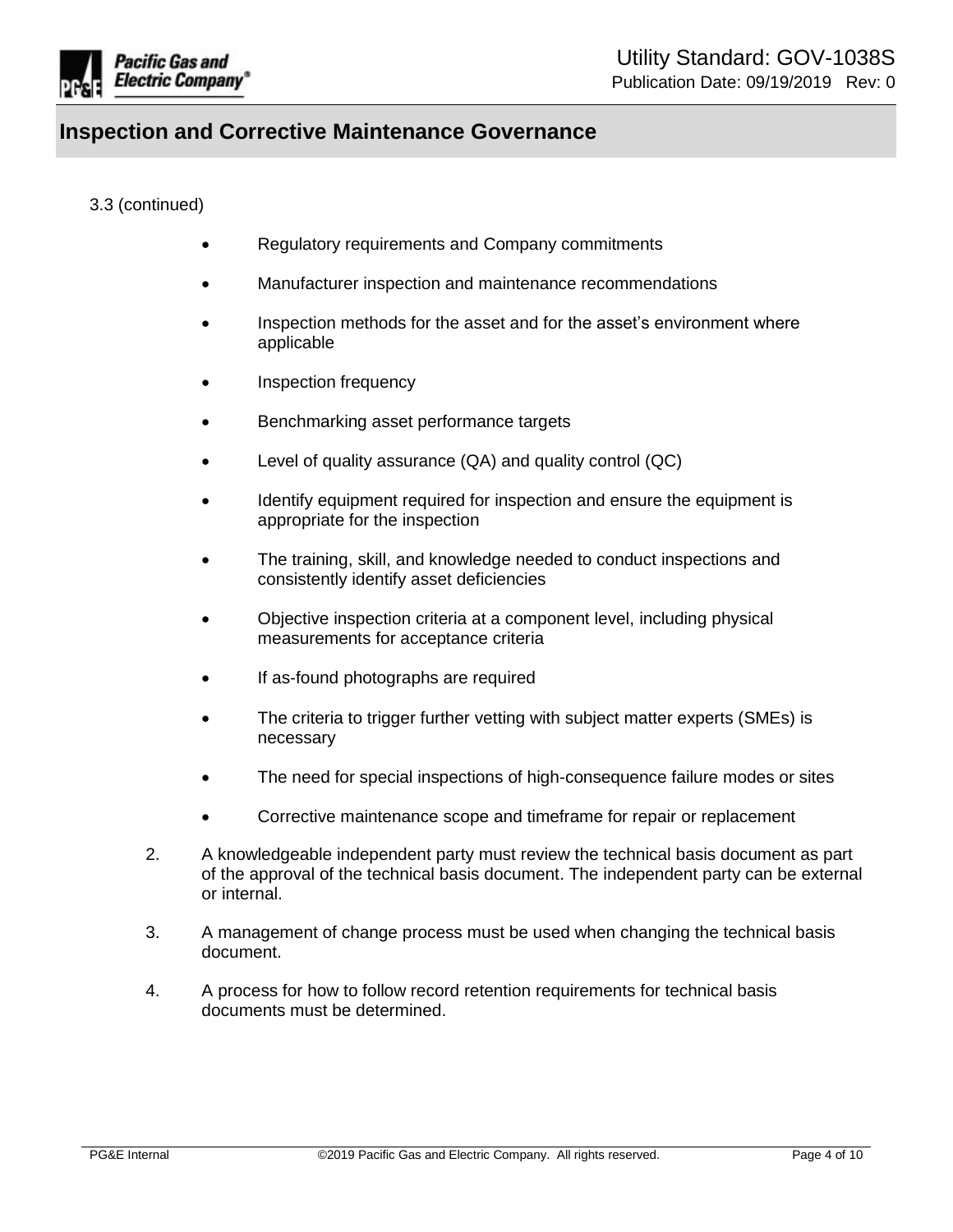

- 3.4 Inspection procedures and training must be developed by using the technical basis document and must include the following:
	- Photos of "acceptable" conditions and "unacceptable" deficient conditions
	- Corrective execution timeframe, where appropriate
	- Personnel training requirements

#### <span id="page-4-0"></span>**4 Do: Conducting an Inspection and Corrective Maintenance**

- 4.1 An enterprise work management system such as SAP or equivalent must be used for the scheduling and documentation of inspections, corrective maintenance, or replacement to qualified personnel.
- 4.2 System Requirements
	- 1. The work management system must be able to create inspection records with:
		- Unique asset identification numbers
		- A record of findings including measurements, as-found conditions, as-found photographs, equipment used, its calibration status as applicable, the date of the inspection, and the inspector
		- Predefined inspection findings that trigger additional field investigation or documentation
		- An escalation process for SME review to determine corrective maintenance and replacement work.
- 4.3 Conducting and Documenting Inspections
	- 1. The inspection workforce must be adequate for the work and have the appropriate level of training and have attained the required qualifications.
	- 2. Inspection personnel must have resources available to answer questions about the inspection process.
	- 3. Confirm calibrated equipment is available for use and is used.
	- 4. Deviating from established inspection processes requires prior approval from the process owner and asset family owner.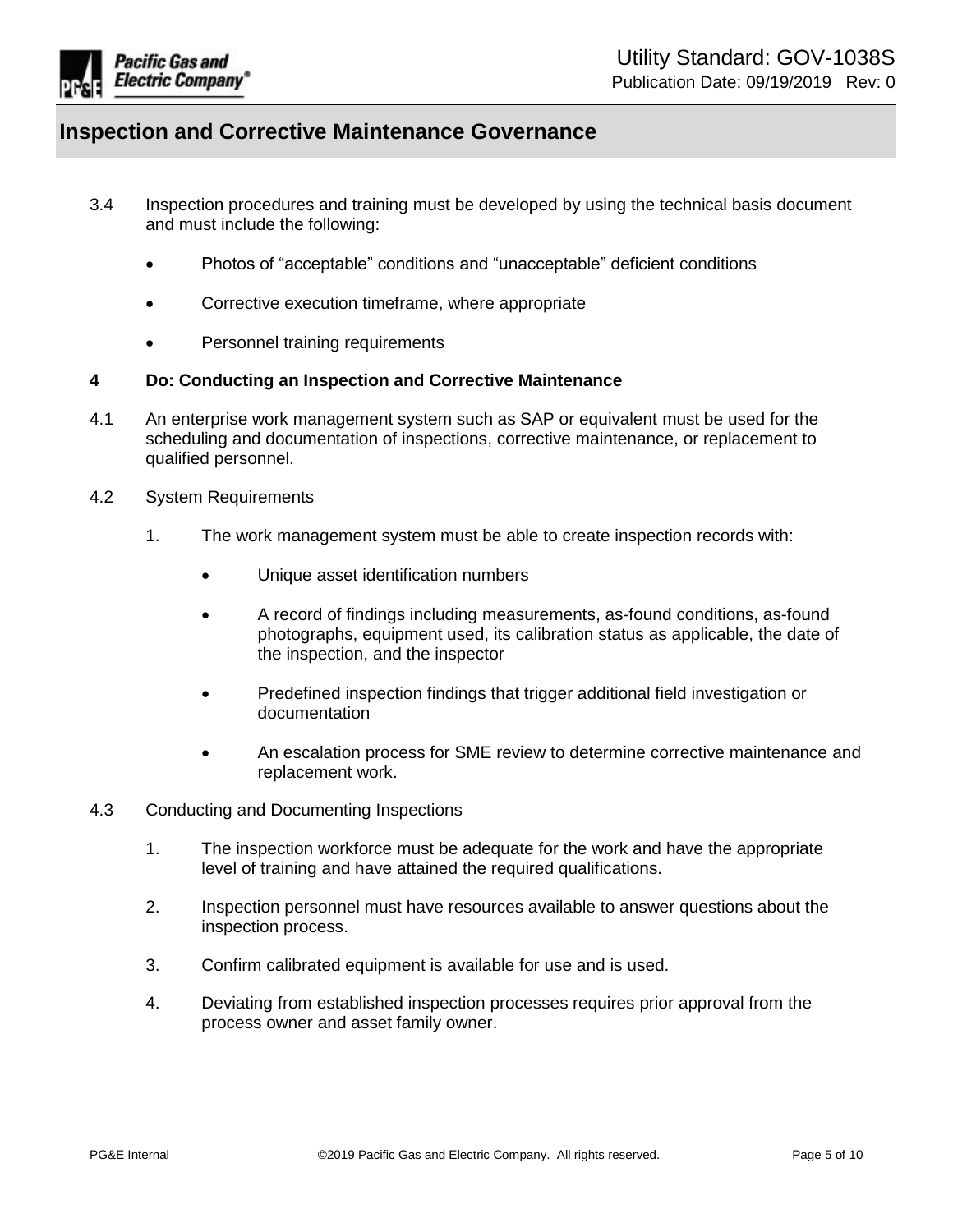

- 4.4 Corrective Maintenance or Asset Replacement in the Work Management System
	- 1. Corrective maintenance and replacement work must be created with scope identified and schedule for completion.
	- 2. Controls must be established to ensure corrective maintenance and replacement work is completed on time.
	- 3. Corrective maintenance and replacement work documentation must include work performed, date completed, and the identifying the completing personnel.
	- 4. The vice president of internal auditing and the vice president of the assets being inspected must approve of the person authorizing extensions of due dates or cancellation of corrective maintenance and corrective work.
		- a. Controls must be established to ensure extensions and cancellation requests are routed to the correct authority.
		- b. A process must be established for how approval requirements are documented and communicated must be determined.
	- 5. A process must be established to allow field personnel to nominate asset replacement.
	- 6. A problem-reporting system must be used to report equipment failure or degradation that is not expected.

#### <span id="page-5-0"></span>**5 Check: Quality Control and Quality Assurance**

- 5.1 The inspection process owner implements QC and QA for the following:
	- 1. Qualifications and training are correct for those performing this type of work.
	- 2. Maintenance plans for the asset are complete and occur at the correct frequency.
	- 3. Field inspection findings are documented and identify the cause of the nonconformance.
	- 4. Inspection documentation is complete, accurate, and actionable.
	- 5. A feedback and rework process is triggered if inspection results are not clear.
	- 6. Corrective maintenance and replacement work is traceable to an inspection finding.
	- 7. Corrective maintenance and replacement work is completed on time and are appropriate to the identified asset deficiency.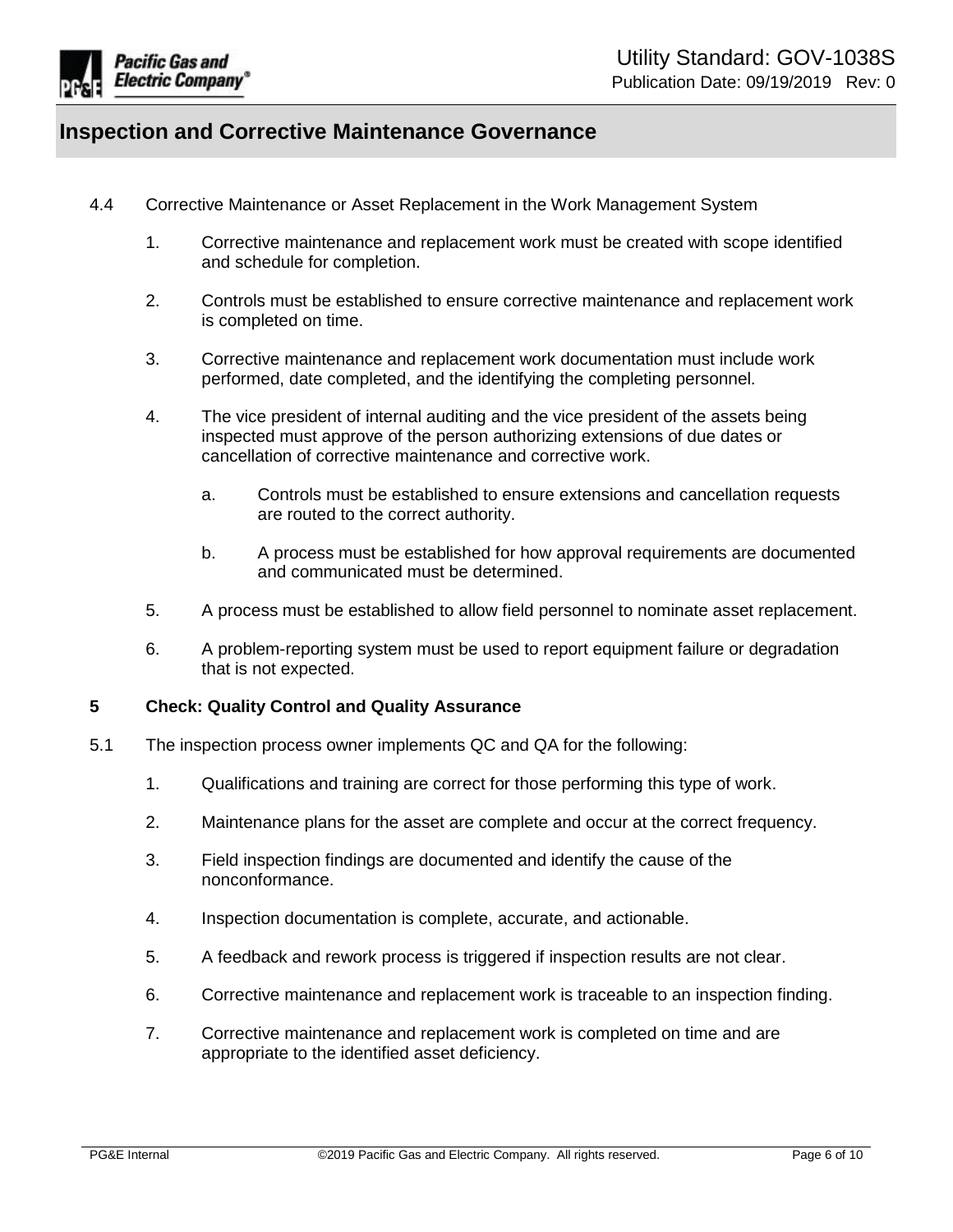

#### <span id="page-6-0"></span>**6 Act: Feedback Loop and Continuous Improvement**

- 6.1 Processes must be established to update asset records if errors are found during inspection.
- 6.2 A feedback process for QC and QA findings must be established.
- 6.3 The inspection process owner and the maintenance process owner must conduct an annual self-assessment to incorporate improvements that are identified as part of the inspection program based on:
	- Inspection findings
	- Inspection methods and tools
	- Corrective maintenance or replacement work scope changes
	- QC and QA findings
- 6.4 The inspection process owner and the maintenance process owner must establish a 5-year review cycle to:
	- Conduct an end-to-end process review to update procedures, forms, and training
	- Update the technical basis document
- 6.5 The asset family owner must review program results compared to the technical basis document. The review must include the following:
	- 1. Review the annual and 5-year review results.
	- 2. Review inspection results for trends by asset, identifying assets that may require proactive mitigation activities.
	- 3. Assess inspection frequency and scope to maintain asset safety and reliability.
	- 4. Update asset management plans based on findings.

#### <span id="page-6-1"></span>**7 Record Retention**

7.1 Records must be retained per the Record Retention Schedule.

#### **END of Requirements**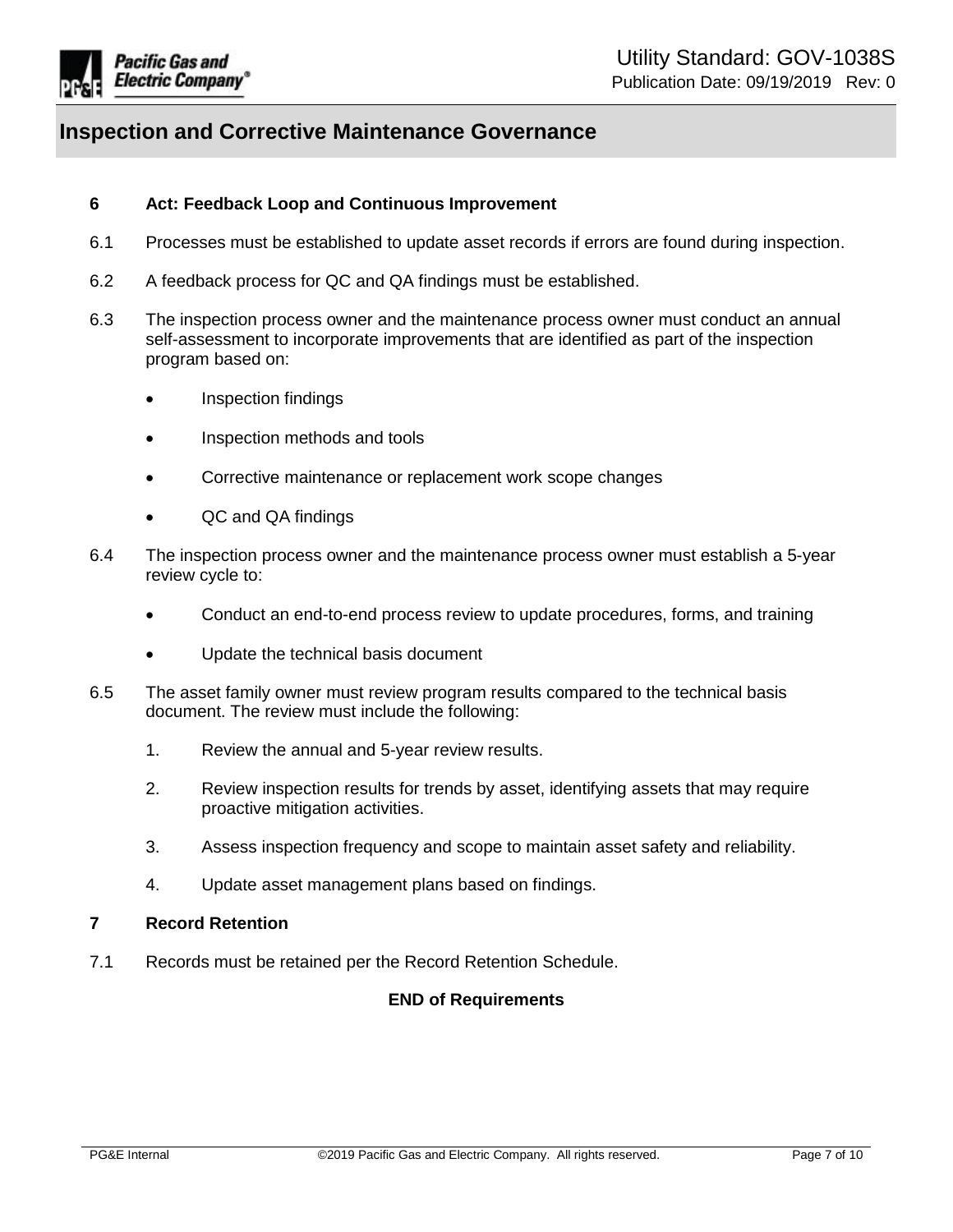

#### **DEFINITIONS**

**Asset:** All utility facilities that are used to transport, store, or generate energy and the utility communication infrastructure.

**Asset family owner:** The senior-level person (manager or director level) who has the overall responsibility for managing asset performance.

**Corrective maintenance:** Activities that address a deficiency found during an asset inspection. For purposes of this standard, these activities are limited to those identified during an inspection.

**Inspection:** A visual check or check using tools that establishes the asset health or provides asset data for third-parties. Minor, routine maintenance activities can occur and be documented during an inspection.

**Inspection process owner:** The senior-level person (manager or director level) responsible for the day-to-day execution of an inspection program. In some cases, this may be the same individual as the maintenance process owner.

**Maintenance process owner:** The senior-level person (manager or director level) responsible for the day-to-day execution of the corrective maintenance or replacement program. In some cases, this may be the same individual as the inspection process owner.

**Problem reporting:** An enterprise system, such as the Material Problem Reporting Program or Corrective Action Program that allows material issues or unexpected asset failures to be investigated.

**Subject matter expert (SME):** An individual with relevant design, maintenance, or operational experience on an asset, and that provides technical input to inform asset inspection or maintenance.

**Technical Basis Document:** A document that describes the necessary elements of the inspection program and the technical or regulatory basis for the requirements.

#### **IMPLEMENTATION RESPONSIBILITIES**

The vice president of Asset Management and System Operations will communicate the publication of the procedure to Power Generation, Electric Operations, Gas Operations, Diablo Canyon Power Plant, and Information Technology and issue a general notification of the new standard. Each vice president will establish a compliance plan following this standard and communicate it to their organization.

#### **GOVERNING DOCUMENT**

NA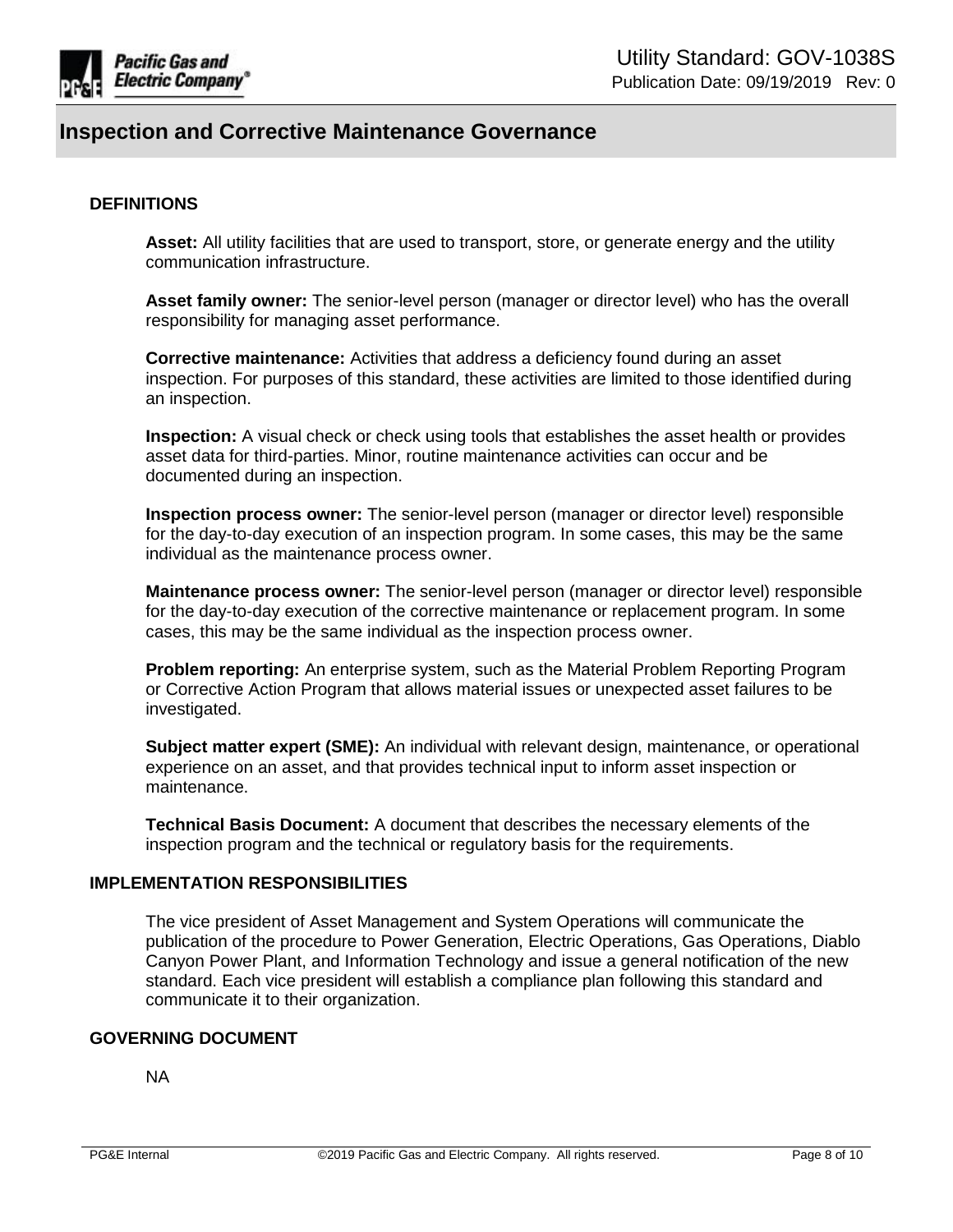

#### **COMPLIANCE REQUIREMENT / REGULATORY COMMITMENT**

NA

#### **REFERENCE DOCUMENTS**

#### **Developmental References:**

Gas Plan GP-1100, "Strategic Asset Management Plan"

Institute of Nuclear Power Operations (INPO), AP-913 "Equipment Reliability Process Description," April 2018

International Standards Organization (ISO) 55001, "Asset Management Systems – Requirements," 2014

Publicly Available Specification (PAS) 55-2, "Asset Management," 2008."

#### **Supplemental References:**

NA

#### **APPENDICES**

NA

#### **ATTACHMENTS**

Form GOV-1038S-F01, "Inspection Process Self-Assessment"

Form GOV-1038S-F02, "Inspection Process Action Plan"

#### **DOCUMENT RECISION**

NA

#### **DOCUMENT APPROVER**

Christine Cowsert, Vice-President, Gas Asset Management and System Operations

#### **DOCUMENT OWNER**

Raymond Thierry, Director, Distribution Integrity Management

#### **DOCUMENT CONTACT**

Jennifer Lemus, Expert Gas Engineer, Standards Engineering